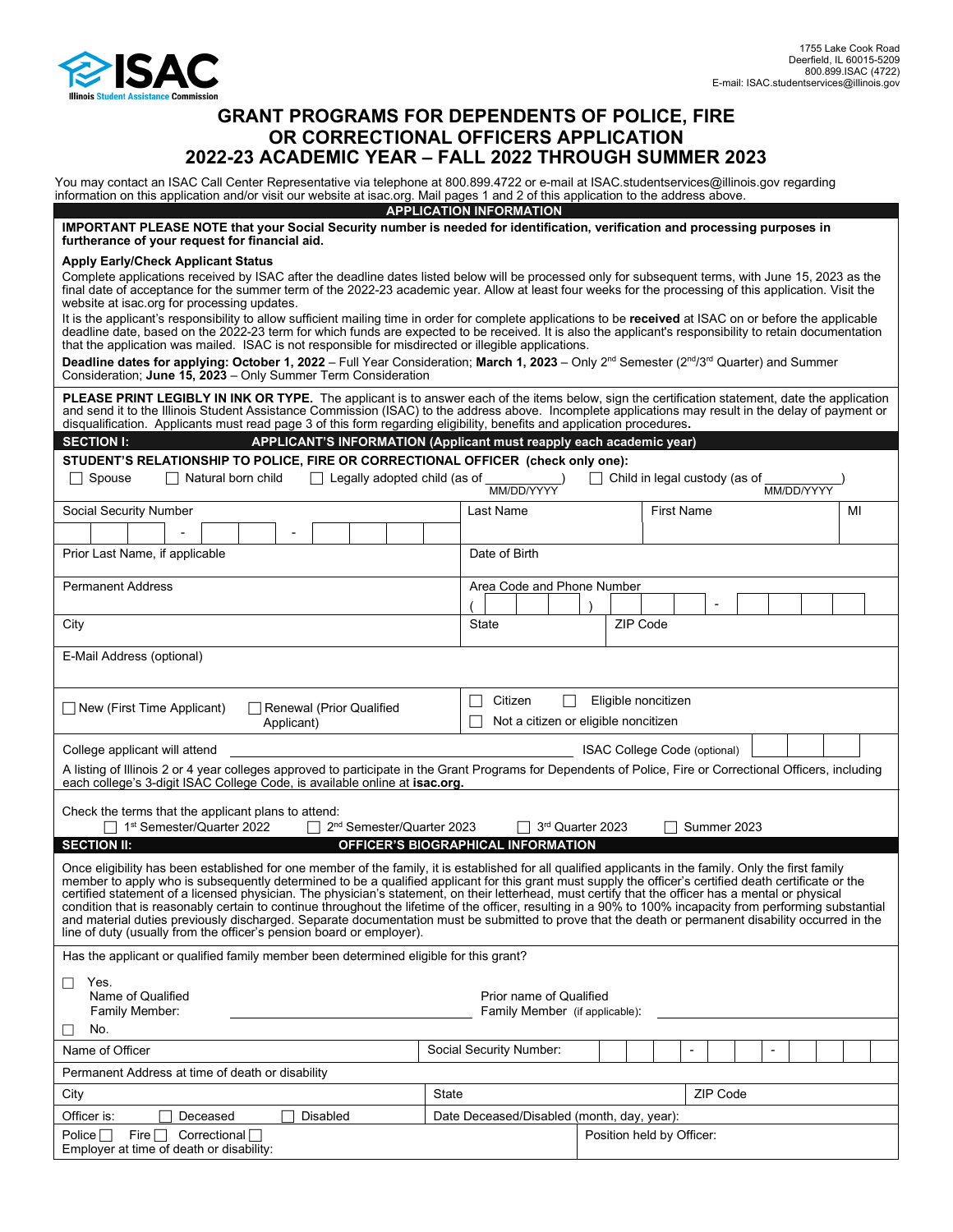## **GRANT PROGRAMS FOR DEPENDENTS OF POLICE, FIRE OR CORRECTIONAL OFFICERS APPLICATION 2022-23 ACADEMIC YEAR – FALL 2022 THROUGH SUMMER 2023**

#### **SECTION II: (continued)**

Please provide information regarding natural children, legally adopted children or children in the legal custody of the officer.

| <b>NAME</b>                                                                                                                                                                                                                                                                                                                                                                                                                                                                                                                                                                                                                                                                                                                                   | <b>DATE OF BIRTH</b> | IF IN HIGH SCHOOL OR<br><b>OLDER, PLAN TO ATTEND AN</b><br><b>ILLINOIS COLLEGE? Indicate</b><br><b>YES or NO or NOT SURE</b> | <b>ANTICIPATED GRADUATION DATE</b><br><b>FROM COLLEGE</b><br>(month/day/year) |  |  |  |  |  |
|-----------------------------------------------------------------------------------------------------------------------------------------------------------------------------------------------------------------------------------------------------------------------------------------------------------------------------------------------------------------------------------------------------------------------------------------------------------------------------------------------------------------------------------------------------------------------------------------------------------------------------------------------------------------------------------------------------------------------------------------------|----------------------|------------------------------------------------------------------------------------------------------------------------------|-------------------------------------------------------------------------------|--|--|--|--|--|
|                                                                                                                                                                                                                                                                                                                                                                                                                                                                                                                                                                                                                                                                                                                                               |                      |                                                                                                                              |                                                                               |  |  |  |  |  |
|                                                                                                                                                                                                                                                                                                                                                                                                                                                                                                                                                                                                                                                                                                                                               |                      |                                                                                                                              |                                                                               |  |  |  |  |  |
|                                                                                                                                                                                                                                                                                                                                                                                                                                                                                                                                                                                                                                                                                                                                               |                      |                                                                                                                              |                                                                               |  |  |  |  |  |
|                                                                                                                                                                                                                                                                                                                                                                                                                                                                                                                                                                                                                                                                                                                                               |                      |                                                                                                                              |                                                                               |  |  |  |  |  |
|                                                                                                                                                                                                                                                                                                                                                                                                                                                                                                                                                                                                                                                                                                                                               |                      |                                                                                                                              |                                                                               |  |  |  |  |  |
|                                                                                                                                                                                                                                                                                                                                                                                                                                                                                                                                                                                                                                                                                                                                               |                      |                                                                                                                              |                                                                               |  |  |  |  |  |
| <b>Section III:</b><br><b>CERTIFICATION STATEMENT</b>                                                                                                                                                                                                                                                                                                                                                                                                                                                                                                                                                                                                                                                                                         |                      |                                                                                                                              |                                                                               |  |  |  |  |  |
| I certify, under the penalties of perjury as provided by law, that all information on this application and the required documentation submitted with the<br>application is true and correct and that I meet the eligibility requirements itemized on page 3 of this application. I certify that I am not in default on an<br>educational loan nor do I owe a refund on a federal or state grant. I have read all pages of this application before signing it. Further, I give my consent to<br>the college I attend to release information to ISAC concerning my eligibility for the Grant Programs for Dependents of Police. Fire or Correctional Officers.<br>I certify that this is a true and original application form provided by ISAC. |                      |                                                                                                                              |                                                                               |  |  |  |  |  |